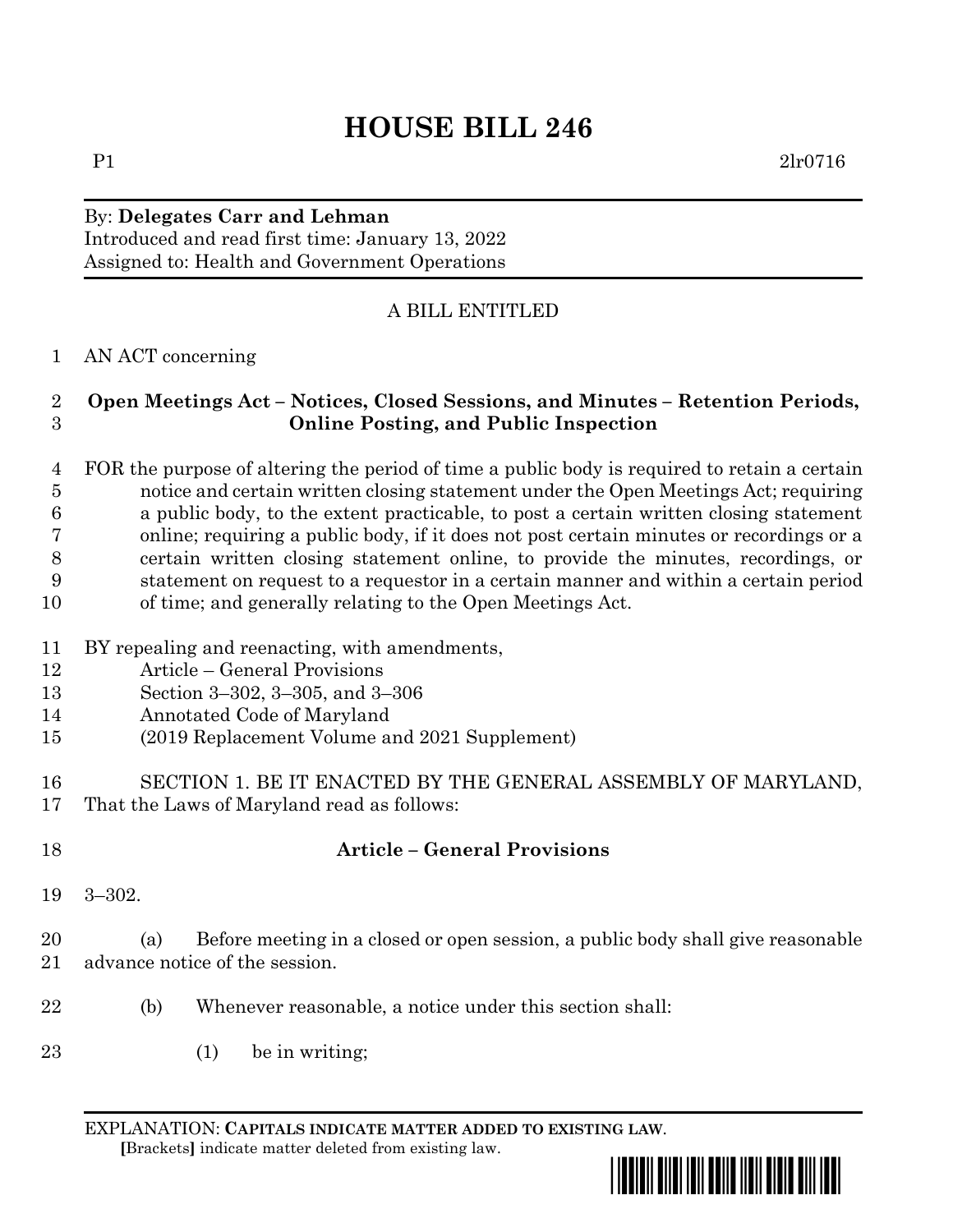|                                | $\boldsymbol{2}$                                                                                                                               | <b>HOUSE BILL 246</b>                                                                                                                                                                                                                     |  |  |  |  |  |
|--------------------------------|------------------------------------------------------------------------------------------------------------------------------------------------|-------------------------------------------------------------------------------------------------------------------------------------------------------------------------------------------------------------------------------------------|--|--|--|--|--|
| $\mathbf 1$                    |                                                                                                                                                | include the date, time, and place of the session; and<br>(2)                                                                                                                                                                              |  |  |  |  |  |
| $\sqrt{2}$<br>$\boldsymbol{3}$ |                                                                                                                                                | (3)<br>if appropriate, include a statement that a part or all of a meeting may<br>be conducted in closed session.                                                                                                                         |  |  |  |  |  |
| $\overline{4}$                 | (c)                                                                                                                                            | A public body may give the notice under this section as follows:                                                                                                                                                                          |  |  |  |  |  |
| $\overline{5}$<br>$\,6$        |                                                                                                                                                | if the public body is a unit of State government, by publication in the<br>(1)<br>Maryland Register;                                                                                                                                      |  |  |  |  |  |
| 7<br>$8\,$<br>$\boldsymbol{9}$ | is a part;                                                                                                                                     | by delivery to representatives of the news media who regularly report<br>(2)<br>on sessions of the public body or the activities of the government of which the public body                                                               |  |  |  |  |  |
| 10<br>11                       | if the public body previously has given public notice that this method<br>(3)<br>will be used:                                                 |                                                                                                                                                                                                                                           |  |  |  |  |  |
| 12<br>13                       | by posting or depositing the notice at a convenient public location<br>(i)<br>at or near the place of the session; or                          |                                                                                                                                                                                                                                           |  |  |  |  |  |
| 14<br>15                       |                                                                                                                                                | by posting the notice on an Internet website ordinarily used by<br>(ii)<br>the public body to provide information to the public; or                                                                                                       |  |  |  |  |  |
| 16                             |                                                                                                                                                | by any other reasonable method.<br>(4)                                                                                                                                                                                                    |  |  |  |  |  |
| 17<br>18                       | A public body shall keep a copy of a notice provided under this section for at<br>(d)<br>least [1 year] 3 YEARS after the date of the session. |                                                                                                                                                                                                                                           |  |  |  |  |  |
| 19                             | $3 - 305.$                                                                                                                                     |                                                                                                                                                                                                                                           |  |  |  |  |  |
| 20<br>21                       | (a)                                                                                                                                            | The exceptions in subsection (b) of this section shall be strictly construed in<br>favor of open meetings of public bodies.                                                                                                               |  |  |  |  |  |
| 22<br>23                       | (b)                                                                                                                                            | Subject to subsection (d) of this section, a public body may meet in closed<br>session or adjourn an open session to a closed session only to:                                                                                            |  |  |  |  |  |
| 24                             |                                                                                                                                                | discuss:<br>(1)                                                                                                                                                                                                                           |  |  |  |  |  |
| 25<br>26<br>27                 |                                                                                                                                                | employment,<br>(i)<br>the<br>appointment,<br>assignment,<br>promotion,<br>discipline, demotion, compensation, removal, resignation, or performance evaluation of an<br>appointee, employee, or official over whom it has jurisdiction; or |  |  |  |  |  |
| 28<br>29                       | individuals;                                                                                                                                   | any other personnel matter that affects one or more specific<br>(ii)                                                                                                                                                                      |  |  |  |  |  |
| 30<br>31                       |                                                                                                                                                | protect the privacy or reputation of an individual with respect to a<br>(2)<br>matter that is not related to public business;                                                                                                             |  |  |  |  |  |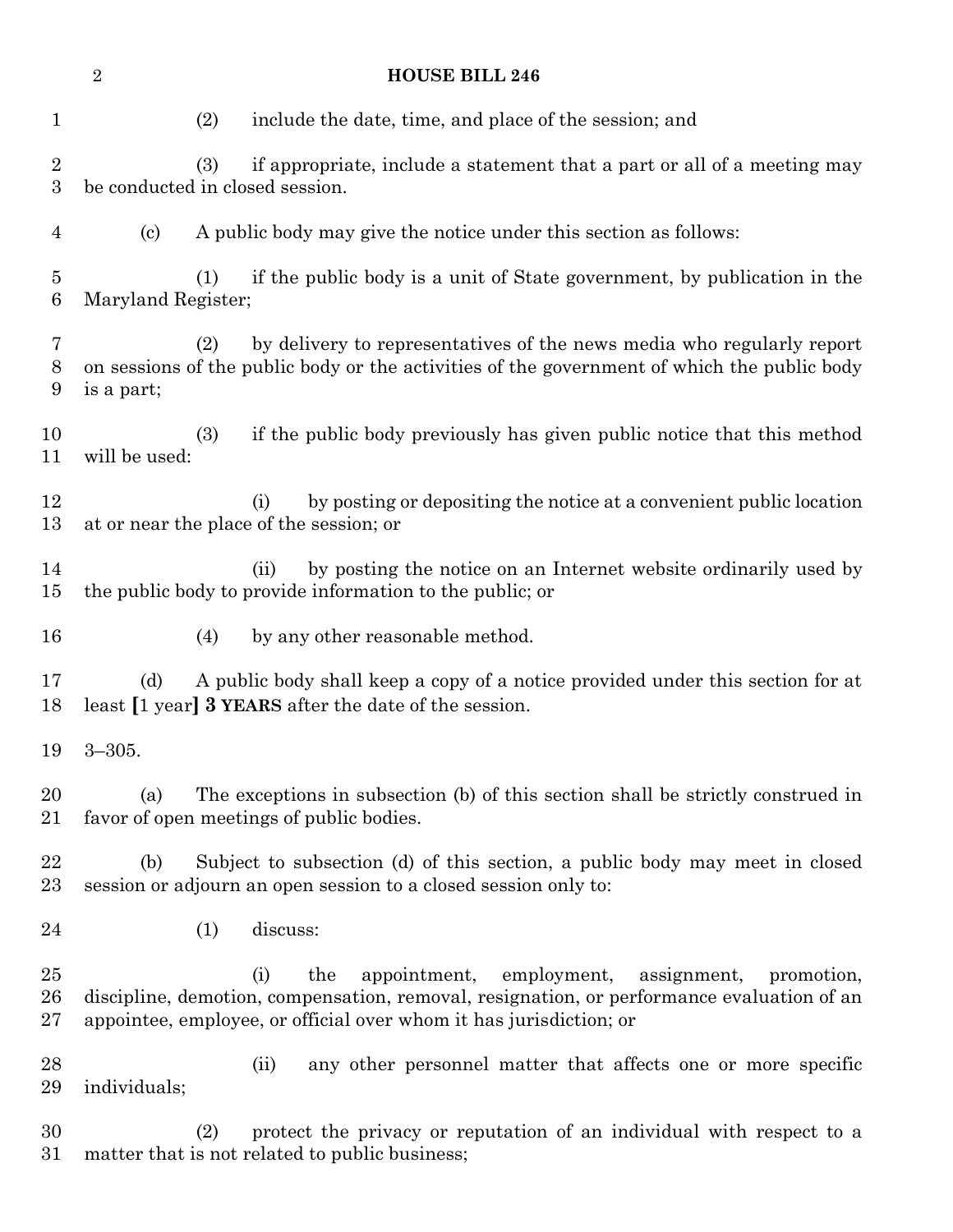(3) consider the acquisition of real property for a public purpose and matters directly related to the acquisition; (4) consider a matter that concerns the proposal for a business or industrial organization to locate, expand, or remain in the State; (5) consider the investment of public funds; (6) consider the marketing of public securities; (7) consult with counsel to obtain legal advice; (8) consult with staff, consultants, or other individuals about pending or potential litigation; (9) conduct collective bargaining negotiations or consider matters that relate to the negotiations; (10) discuss public security, if the public body determines that public discussion would constitute a risk to the public or to public security, including: 14 (i) the deployment of fire and police services and staff; and (ii) the development and implementation of emergency plans; (11) prepare, administer, or grade a scholastic, licensing, or qualifying examination; (12) conduct or discuss an investigative proceeding on actual or possible criminal conduct; (13) comply with a specific constitutional, statutory, or judicially imposed requirement that prevents public disclosures about a particular proceeding or matter; (14) discuss, before a contract is awarded or bids are opened, a matter directly related to a negotiating strategy or the contents of a bid or proposal, if public discussion or disclosure would adversely impact the ability of the public body to participate in the competitive bidding or proposal process; or (15) discuss cybersecurity, if the public body determines that public discussion would constitute a risk to: (i) security assessments or deployments relating to information resources technology; (ii) network security information, including information that is:

**HOUSE BILL 246** 3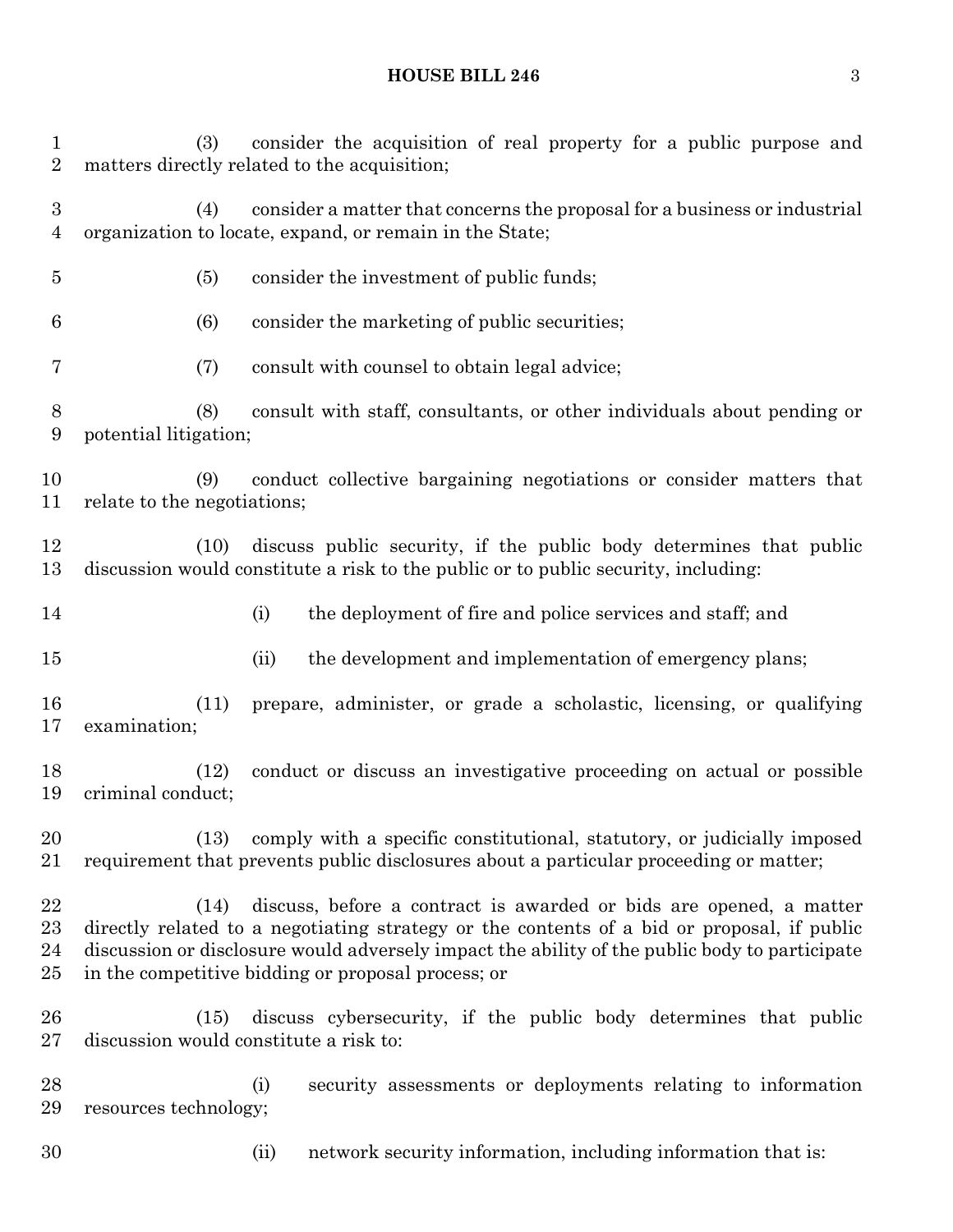#### **HOUSE BILL 246**

 1. related to passwords, personal identification numbers, access codes, encryption, or other components of the security system of a governmental entity; 2. collected, assembled, or maintained by or for a governmental entity to prevent, detect, or investigate criminal activity; or 3. related to an assessment, made by or for a governmental entity or maintained by a governmental entity, of the vulnerability of a network to criminal activity; or (iii) deployments or implementation of security personnel, critical infrastructure, or security devices. (c) A public body that meets in closed session under this section may not discuss or act on any matter not authorized under subsection (b) of this section. (d) (1) Unless a majority of the members of a public body present and voting vote in favor of closing the session, the public body may not meet in closed session. (2) Before a public body meets in closed session, the presiding officer shall: 16 (i) conduct a recorded vote on the closing of the session; and 17 (ii) make a written statement of the reason for closing the meeting, including a citation of the authority under this section, and a listing of the topics to be discussed. (3) If a person objects to the closing of a session, the public body shall send a copy of the written statement to the Board. (4) The written statement shall be a matter of public record. (5) A public body shall keep a copy of the written statement for at least **[**1 year**] 3 YEARS** after the date of the session. **(6) (I) TO THE EXTENT PRACTICABLE, A PUBLIC BODY SHALL POST ONLINE THE WRITTEN STATEMENT REQUIRED TO BE KEPT UNDER PARAGRAPH (5) OF THIS SUBSECTION. (II) IF A PUBLIC BODY DOES NOT POST A WRITTEN STATEMENT ONLINE UNDER SUBPARAGRAPH (I) OF THIS PARAGRAPH, THE PUBLIC BODY SHALL PROVIDE AN ELECTRONIC COPY OF THE WRITTEN STATEMENT, ON REQUEST, TO A** 

**REQUESTOR WITHIN 2 BUSINESS DAYS OF RECEIVING THE REQUEST.**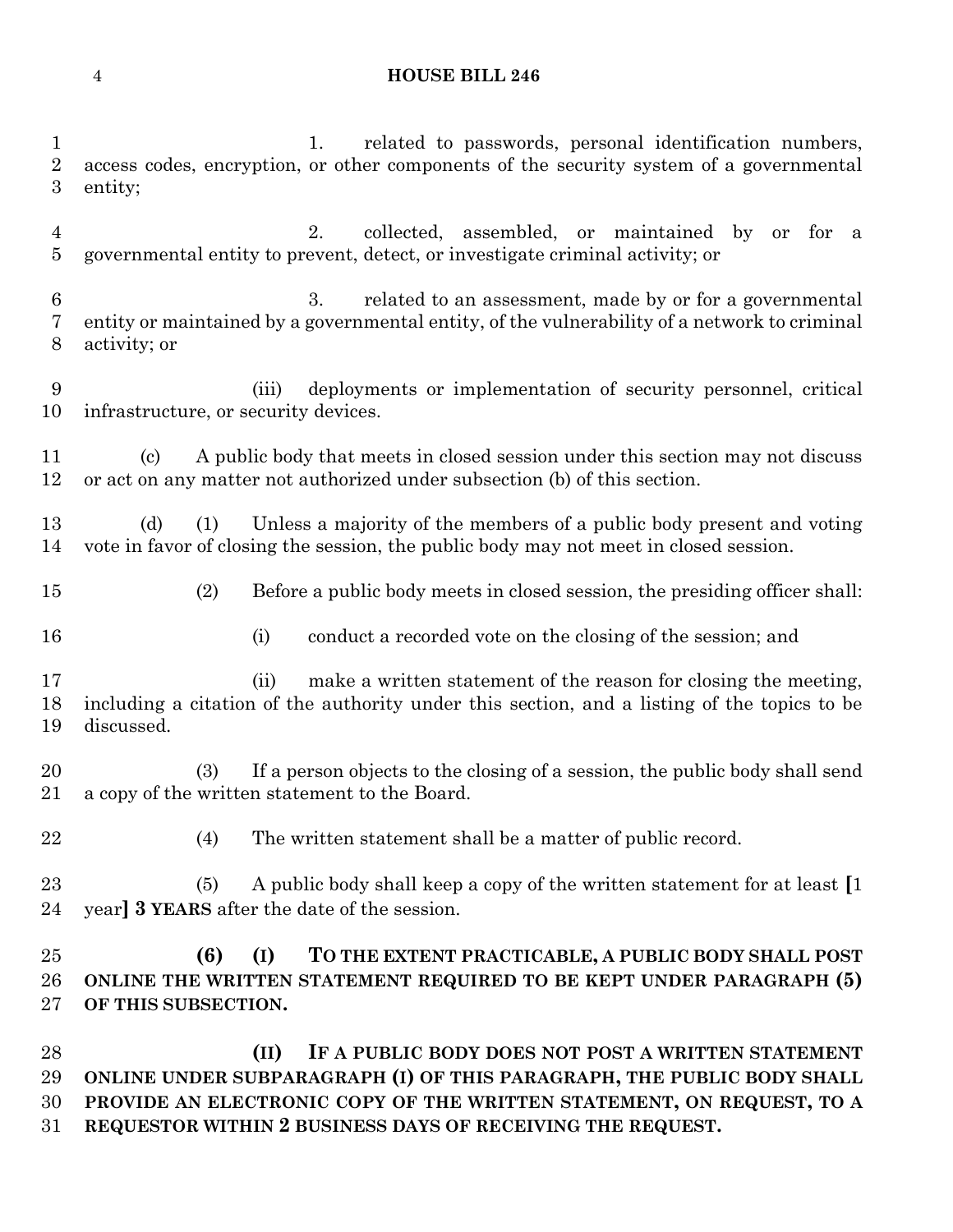#### **HOUSE BILL 246** 5

| $\mathbf 1$         | $3 - 306.$                                                                                               |                                                                                                                                                   |                                                                                                                                                               |                                                                                                                                                             |  |  |  |
|---------------------|----------------------------------------------------------------------------------------------------------|---------------------------------------------------------------------------------------------------------------------------------------------------|---------------------------------------------------------------------------------------------------------------------------------------------------------------|-------------------------------------------------------------------------------------------------------------------------------------------------------------|--|--|--|
| $\overline{2}$      | (a)                                                                                                      | This section does not:                                                                                                                            |                                                                                                                                                               |                                                                                                                                                             |  |  |  |
| 3<br>$\overline{4}$ |                                                                                                          | require any change in the form or content of the Journal of the Senate<br>(1)<br>of Maryland or Journal of the House of Delegates of Maryland; or |                                                                                                                                                               |                                                                                                                                                             |  |  |  |
| $\overline{5}$      |                                                                                                          | (2)                                                                                                                                               |                                                                                                                                                               | limit the matters that a public body may include in its minutes.                                                                                            |  |  |  |
| 6<br>7              | (b)                                                                                                      | (1)                                                                                                                                               | Subject to paragraphs $(2)$ and $(3)$ of this subsection, as soon as<br>practicable after a public body meets, it shall have minutes of its session prepared. |                                                                                                                                                             |  |  |  |
| 8                   |                                                                                                          | (2)                                                                                                                                               |                                                                                                                                                               | A public body need not prepare minutes of an open session if:                                                                                               |  |  |  |
| 9<br>10             | available; or                                                                                            |                                                                                                                                                   | (i)                                                                                                                                                           | live and archived video or audio streaming of the open session is                                                                                           |  |  |  |
| 11<br>12<br>13      | on the Internet.                                                                                         |                                                                                                                                                   | (ii)                                                                                                                                                          | the public body votes on legislation and the individual votes<br>taken by each member of the public body who participates in the voting are posted promptly |  |  |  |
| 14<br>$15\,$        |                                                                                                          | (3)<br>The information specified under paragraph (2) of this subsection shall<br>be deemed the minutes of the open session.                       |                                                                                                                                                               |                                                                                                                                                             |  |  |  |
| 16                  | $\left( \mathrm{c}\right)$                                                                               | (1)                                                                                                                                               |                                                                                                                                                               | The minutes shall reflect:                                                                                                                                  |  |  |  |
| 17                  |                                                                                                          |                                                                                                                                                   | (i)                                                                                                                                                           | each item that the public body considered;                                                                                                                  |  |  |  |
| 18                  |                                                                                                          |                                                                                                                                                   | (ii)                                                                                                                                                          | the action that the public body took on each item; and                                                                                                      |  |  |  |
| 19                  |                                                                                                          |                                                                                                                                                   | (iii)                                                                                                                                                         | each vote that was recorded.                                                                                                                                |  |  |  |
| 20<br>21            | If a public body meets in closed session, the minutes for its next open<br>(2)<br>session shall include: |                                                                                                                                                   |                                                                                                                                                               |                                                                                                                                                             |  |  |  |
| 22                  |                                                                                                          |                                                                                                                                                   | (i)                                                                                                                                                           | a statement of the time, place, and purpose of the closed session;                                                                                          |  |  |  |
| 23                  |                                                                                                          |                                                                                                                                                   | (ii)                                                                                                                                                          | a record of the vote of each member as to closing the session;                                                                                              |  |  |  |
| 24<br>$25\,$        | closing the session; and                                                                                 |                                                                                                                                                   | (iii)                                                                                                                                                         | a citation of the authority under $\S$ 3-305 of this subtitle for                                                                                           |  |  |  |
| 26<br>$27\,$        | action taken during the session.                                                                         |                                                                                                                                                   | (iv)                                                                                                                                                          | a listing of the topics of discussion, persons present, and each                                                                                            |  |  |  |
| 28                  |                                                                                                          | (3)                                                                                                                                               | (i)                                                                                                                                                           | A session may be recorded by a public body.                                                                                                                 |  |  |  |